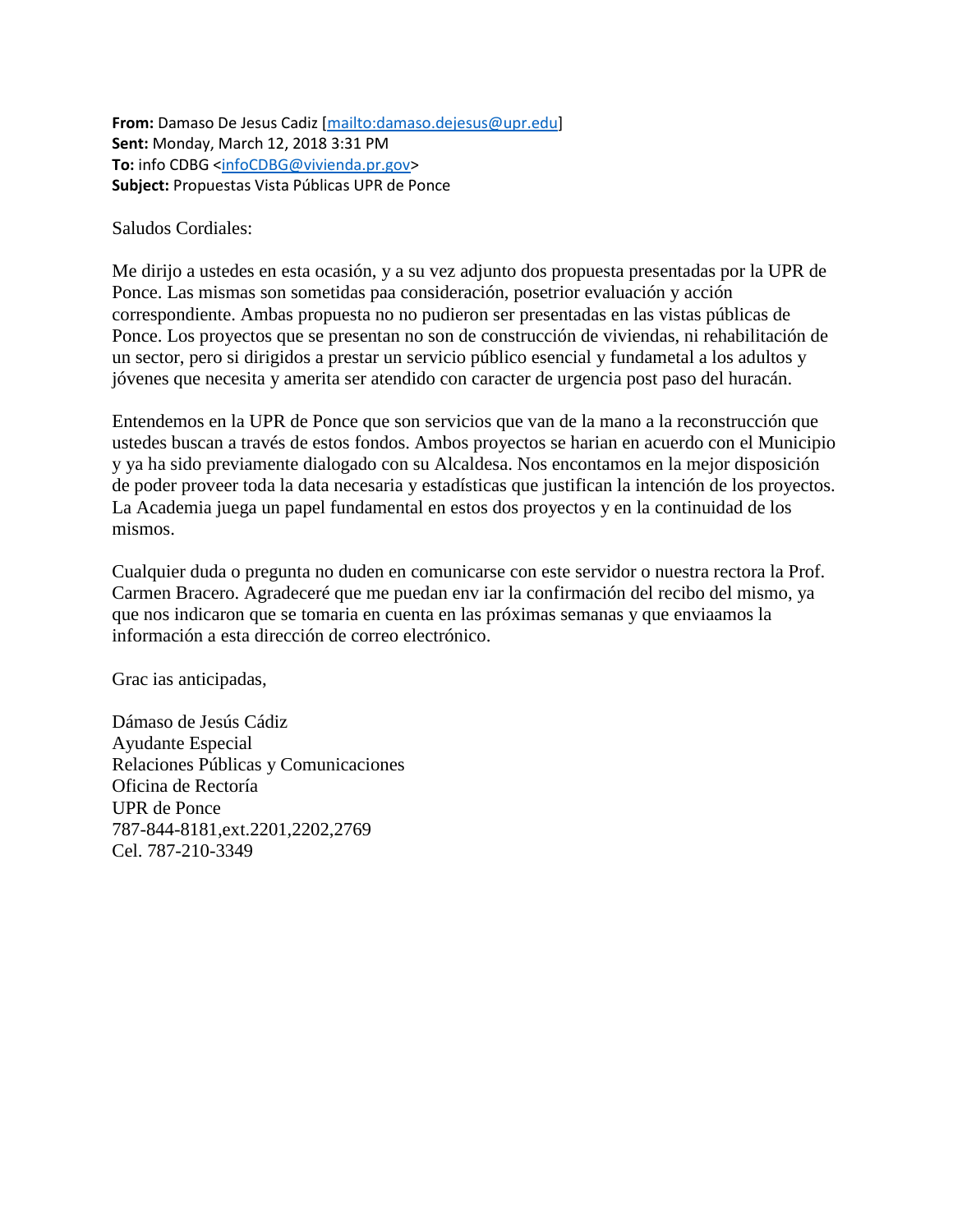

#### **Oficina de Rectoría Ext. 2201-2202**



#### **Name of the Project**

"Conviviendo en la UPRP y en la Ciudad" (in English, Coexisting or Living together at the UPR-Ponce and in the City)

## **Estimated Cost**

\$600,000 for three years

## **Proposed Funding Source**

Community Development Block Grant – Disaster Recovery (CDBG-DR)

#### **Other Possible Funding Sources**

DHHS – ACL (SAMHSA) since October 1, 2019

## **Description**

The University of Puerto Rico in Ponce (UPRP) propose to submit a project proposal for a period of three years. The main goal of the Project named "Conviviendo en la UPRP y en la Ciudad" (in English, Coexisting or Living together at the UPRP and in the City) is to **promote quality of life and a new meaning of life in college students and in high school students after the devastated experience of the Hurricanes Irma and Maria**. Through a positive and supportive academic environment, it is expected to reduce suicidal thoughts and suicide attempts at our campus and in the eight high schools in the City of Ponce, which have worsened after those events. Our objectives are: 1) To realize at least 24 open annual activities (three per each high school) in order to prevent suicidal behavior and the use of alcohol, tobacco and other drugs with a participation of at least 50% of the high school student population. (2) To realize a series of workshops at each high school in order to prevent suicidal behavior and the use of alcohol, tobacco and other drugs with a participation of at least 25% of that student population. (3) To realize at least 10 annual activities at the UPRP campus in order to prevent suicidal behavior and the use of alcohol, tobacco and other drugs with a participation of at least 50% of the UPRP students, 25% of veteran students or veteran aid beneficiaries, 25% of the faculty, and 25% of the administrative personnel. (4) To realize at least 2 annual activities (Suicide Week Awareness Symposium and a Night Video Festival) in order to teach about the suicidal behavior, substance abuse and mental illnesses and to impact at least 600 people outside the campus, in the City of Ponce. (5) To collect data in order to create a profile of students at risk of suicide in the UPRP, from the second year a questionnaire will be developed to explore suicidal ideation and suicidal attempts, substance use and abuse and mental illnesses among students, in a sample of at least 600 students. Based on the results, this objective can be replicated with a sample of high school students.

#### **Impact**

An ambitious, but attainable Comprehensive Approach designed with a variety of activities will use the model of the Suicide Prevention Resources Center Approach, which is approved by SAMHSA and is an evidence-based approach. This approach includes the following steps: (1)

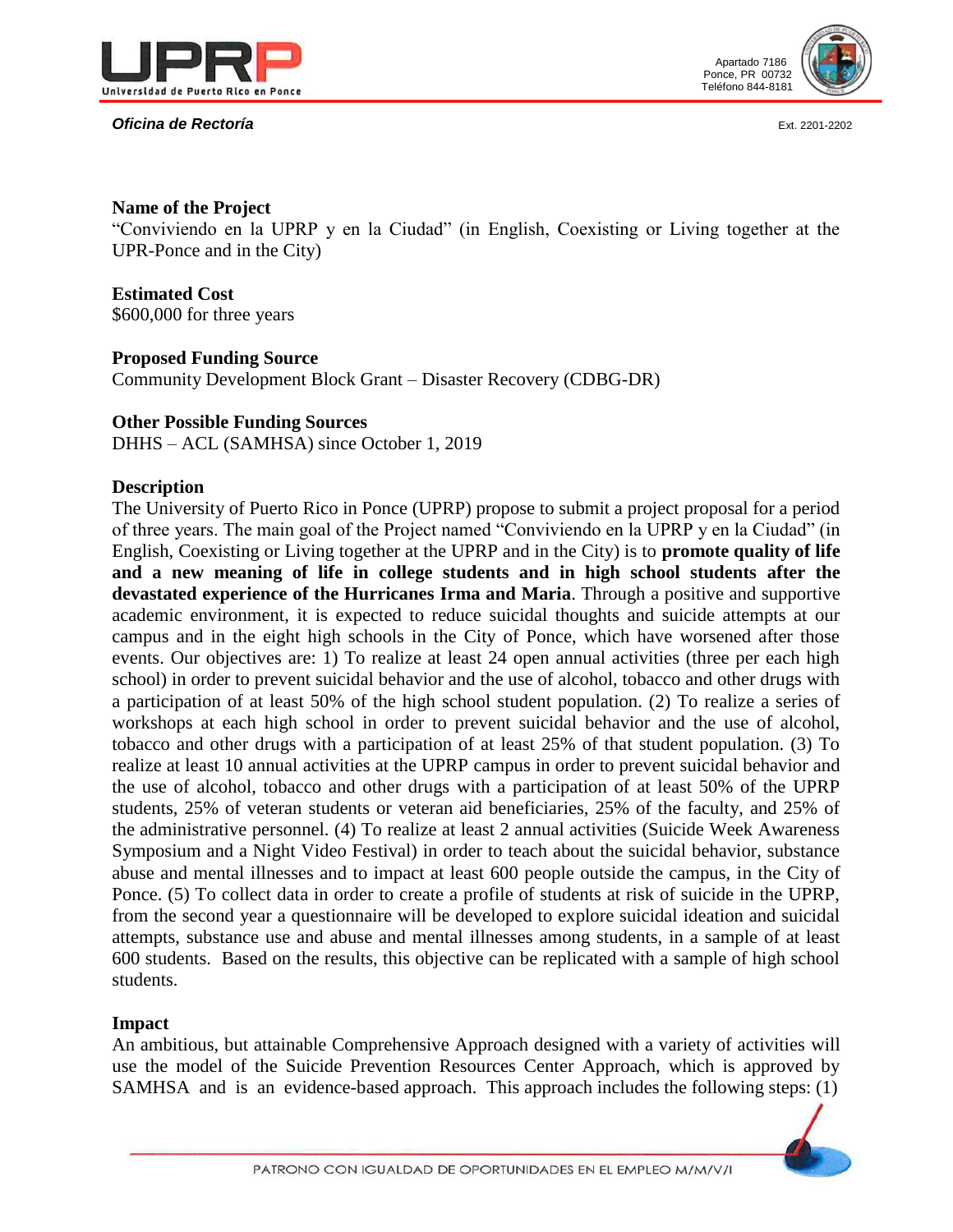Identify and Assist; (2) Increase Help-Seeking; (3) Effective Care/Treatment; (4) Care Transition; (5) Respond to crisis; (6) Postvention; (7) Reduce Access to means of suicide; (8) Enhance Life Skills and Resilience and; (9) Connectedness. During the three years project period, UPRP will be working together a variety of groups inside the institution like the students, the students' organizations and their leaders, the chancellor and deans, the faculty, the Department of Counseling and Psychological Services personnel, the Veterans Certifying Officer, among others, to reach the project goals. We will be working with a strong coordination with the Autonomous Municipality of Ponce, its Major and the Municipal School Director, as well as the Ponce Regional Director of the Department of Education, the Directors of the high schools that will be impacted and any other related school personnel to reach the project goals. Among the activities that will be developed are: (1) Awareness messages through the campus and high school websites, emails, bulletin boards, campus and high school cafeterias, bathrooms, etc.; (2) Faculty workshops about the Signs of the suicidal behavior, Suicide Protocol, Substance abuse and mental health illnesses; (3) Suicide Week awareness activity at the Campus and offcampus; (4) Mental Health Week Awareness Activity; (5) Suicide, Mental Health and Substance Abuse Annual Symposium; (6) Distribution of Suicide Prevention Hot lines and Directory of Services Agencies; (7) Workshops, conferences, movie presentations and film-forums directed to students about suicide prevention, self-esteem, emotional intelligence, emotional management, crisis intervention and management, problem solution skills, suicide protective and risk factors, and additional themes according to the needs and; (8) a contest named "En mi escuela hay ambiente" (In English, In my school there is a nice atmosphere) for the development of short videos (2-3 minutes of duration) on themes abovementioned. Each group of students of each high school will work in the development of the videos, following the instructions that will be given. The best three videos in each high school will be recognized.

## **Long-Term Benefit and Opportunities**

This project will **enhance quality of life and a new meaning of life in college students and in high school students of the city of Ponce after the devastated experience of the Hurricanes Irma and Maria**. Therefore, there will be a disaster recovery of a sane mental health of the students population, that will have a positive effect in their respective families and communities. It will also help to enhance the retention and graduation rates, which are parameters of excellence for both levels, i.e. high school level and college level.

#### **Evaluation Criteria**

The first step to implement a successful evaluation plan is to establish an organizational assessment culture. The UPRP has demonstrated a strong organizational assessment culture. During the first three months of the project, an Evaluation Committee (EC) will be established. The EC will analyze the project's progress considering the activities in the timetable, the qualitative and quantitative evaluations for the activities performed and the issues affecting the progress of the project.

#### **Location**

University of Puerto Rico in Ponce Ponce High School Manuel de la Pila High School Jardines de Ponce High School Lila Mayoral High School (includes students from Thomas Armstrong Specialized High School) Juan Serralles High School Bernardino Cordero Bernard Vocational High School Betzaida Velazquez High School